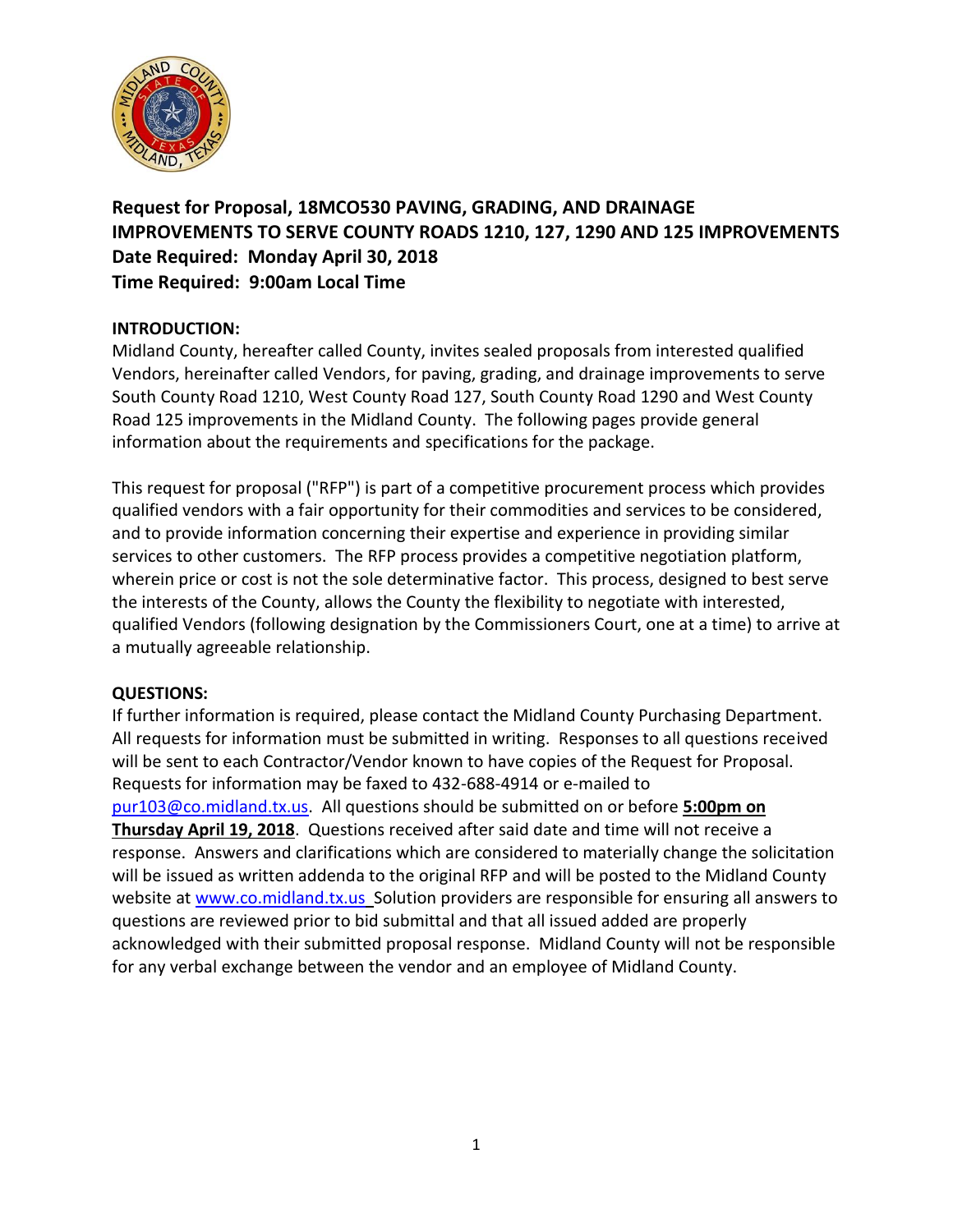#### **COPIES AND RECEIPT:**

Please submit one (1) original, three (3) copies, and an electronic copy on USB drive of the proposal. **An executed copy of the Proposal Affidavit SIGNED AND NOTARIZED (Page 7) must be included in each submission.** Please note that if no Proposal Affidavit is included, the response will be rejected. Midland County is exempt from all state and federal taxes. Tax exempt certificates are available upon request.

All responses should be submitted in a sealed envelope, marked on the outside**,** 

# **18MCO530 PAVING, GRADING, AND DRAINAGE IMPROVEMENTS TO SERVE COUNTY ROADS 1210, 127, 1290 AND 125 IMPROVEMENTS**

#### **\_\_\_\_\_\_\_\_\_\_\_\_\_\_\_\_\_\_\_\_\_\_\_\_ Company Name**

Responses must be received by **9:00am Local Time on Monday April 30, 2018.** Late proposals will be rejected and returned without being opened. The clock in the Purchasing Agent's office is the official time piece for this submission. If interested, Contractors may use mail or express systems to deliver their proposal to the Purchasing Department; they should insure that they are tendered to the carrier in plenty of time to reach the Purchasing Department by the time and date required. Facsimile transmitted proposals shall not be accepted.

**SUBMISSION LOCATION:** All bids which are mailed, shipped, delivered, etc. should be addressed as follows:

> **Midland County Purchasing Department** Midland County Courthouse Attention: Kristy Engeldahl, Purchasing Agent 500 N. Loraine Street, Suite 1101 Midland, Texas 79701

#### **DOCUMENTATION SUBMISSION:**

The respondent must submit all required documentation. Failure to provide requested information may result in rejection of the proposal.

#### **ALTERATION OF PROPOSAL:**

A proposal may be altered, modified or amended by a Vendor at any time, prior to the time and date set forth above as the submission deadline. Alterations, modifications or amendments to a proposal must be made in the offices of the Purchasing Department. Any interlineations, alteration or erasure made on a proposal before the submission deadline must be initialed by the signer of the proposal, guaranteeing authenticity. A proposal may not be altered, modified or amended after the submission deadline.

#### **WITHDRAWAL:**

A proposal may not be withdrawn or canceled by the respondent for a period of sixty (60) days following the date designated for the receipt of proposals, and respondent so agrees upon submittal of their proposal.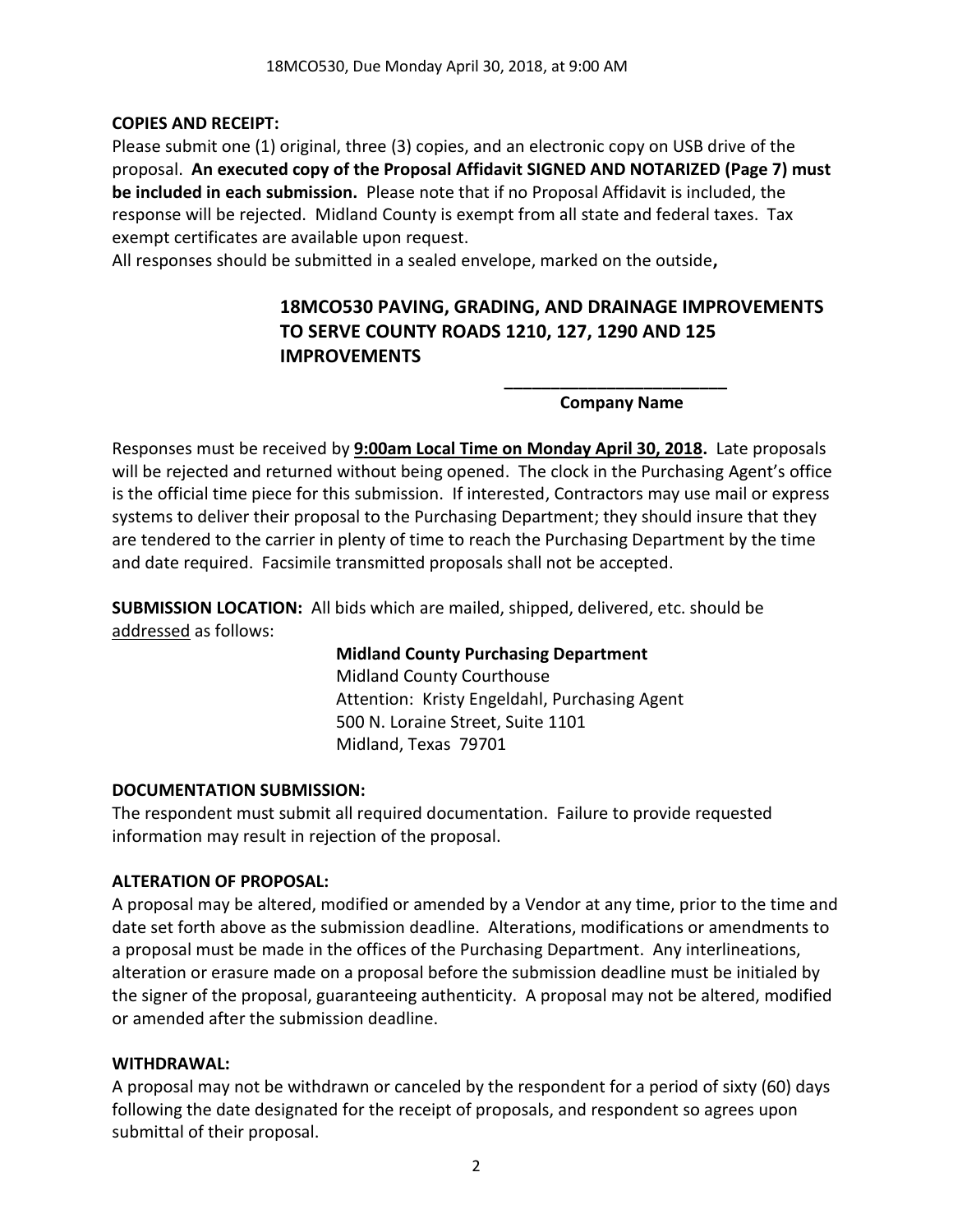#### **CONFLICT OF INTEREST:**

No public official shall have interest in this contract, in accordance with Vernon's Texas Codes annotated Local Government Code Title 5, Subtitle C, Chapter 171. Vendor is required to sign affidavit form included in Proposal documents.

### **SILENCE OF SPECIFICATIONS:**

The apparent silence of these specifications as to any detail of the apparent omission from it of a detailed description concerning any point, shall be regarded as meaning that only the best commercial practices are to prevail. All interpretations of these specifications shall be made on the basis of this statement.

### **CONFIDENTIALITY:**

Contents of the proposals will remain confidential until the contract is awarded. At that time the contents will be made public under the Texas Public Information Act; except for any portion of a proposal which has been clearly marked as a trade secret or proprietary data (the entire proposal may not be so marked). Proposals will be opened, and the name of the firm submitting the proposal read aloud, acknowledged, at **9:05am on April 30, 2018**, in the Purchasing Department Conference Room located in the Midland County Courthouse, Suite 1101. All respondents or other interested parties are invited to attend the opening.

Vendors are hereby notified that the Owner strictly adheres to all statutes, court decisions, and opinions of the Texas Attorney General with respect to disclosure of public information.

### **ADDITIONAL INFORMATION AND DEMONSTRATION, NEGOTIATIONS:**

Prior to award, selected Vendors may be asked to provide further information concerning their proposal, up to and including presentations/demonstrations. The Midland County Commissioners Court reserves the right to reject any and all proposals or waive formalities as deemed in the best interests of Midland County. The County may also enter into discussions and revisions of proposals after submission and before award for the purpose of obtaining the best and final offer, and to accept the proposal deemed most advantageous to Midland County.

This request for proposal (RFP) is part of a competitive procurement process which is designed to best serve the interests of the County in obtaining complicated commodities and/or services. It also provides interested Contractors with a fair opportunity for their goods and services to be considered. The RFP process is designed to be a competitive negotiation platform, where price is not required to be the sole determinative factor. Also, the County has the flexibility to negotiate with interested vendors (one at a time) to arrive at a mutually agreeable relationship. Negotiations will be arranged with vendors in a hierarchal order, starting with the vendor selected as the primary. If a contract cannot be negotiated, negotiations will, formally and in writing, end with that Vendor and proceed to move to the second vendor, and so forth until a contract is negotiated.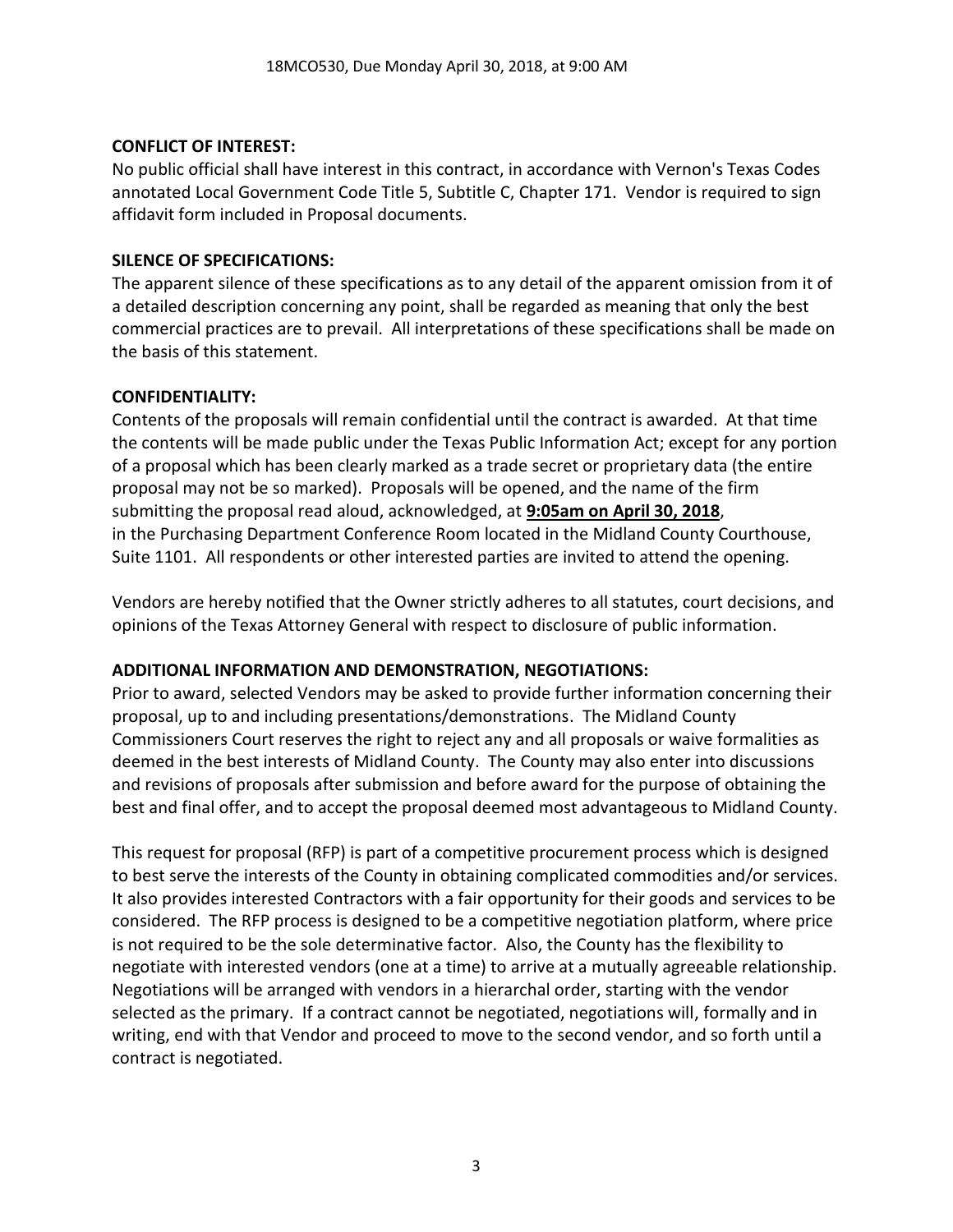### **RIGHTS OF THE CONTRACTING AUTHORITY:**

Midland County reserves the right to withdraw this RFP at any time and for any reason. Midland County also has the right to terminate its selection process at any time and to reject all responses, or all proposals. Receipt of the proposal materials by Midland County or submission of a proposal to Midland County confers no rights upon the vendor nor obligates Midland County in any manner.

All costs associated with the preparation or submittal of proposals shall be borne by the vendor, and no cost shall be sustained by Midland County.

#### **ORAL COMMITMENT:**

Vendors should clearly understand that any verbal representations made or assumed to be made during any discussions held between representatives of an vendor and any Midland County personnel or official are not binding on Midland County.

#### **WAIVER OF CLAIMS:**

Submission of a proposal indicates Vendor's acceptance of the evaluation technique and Vendor's recognition that some subjective judgments must be made by the County during the determination of qualification.

#### **SELECTION CRITERIA:**

Price is a primary consideration, however, it is not the only consideration to be used in the selection. The product and/or service to be provided is also of major importance. Midland County will require that the successful vendor provide a representative for all County related business, service, billing, installation, activation and termination of said service.

#### **ORDINANCES AND PERMITS:**

The Contractor/Vendor agrees, during the performance of the work, to comply with all applicable Federal, State, or local code and ordinances.

#### **INVOICES:**

Invoices are to be mailed to P.O. Box 421, Midland, Texas 79702 and should cite the applicable Purchase Order Number. Any and all notices or other communications required or permitted by any contract awarded as a result of this RFP shall be served on or given to Midland County, in writing, by personal delivery to the Purchasing Agent of Midland County, Texas, or by deposit with the United States Mail, postage prepaid, registered or certified mail, return receipt requested, addressed to the Midland County Purchasing Agent 500 N. Loraine Suite 1101 Midland, TX 79701, or at such other address as may have been specified by written notice to Vendor.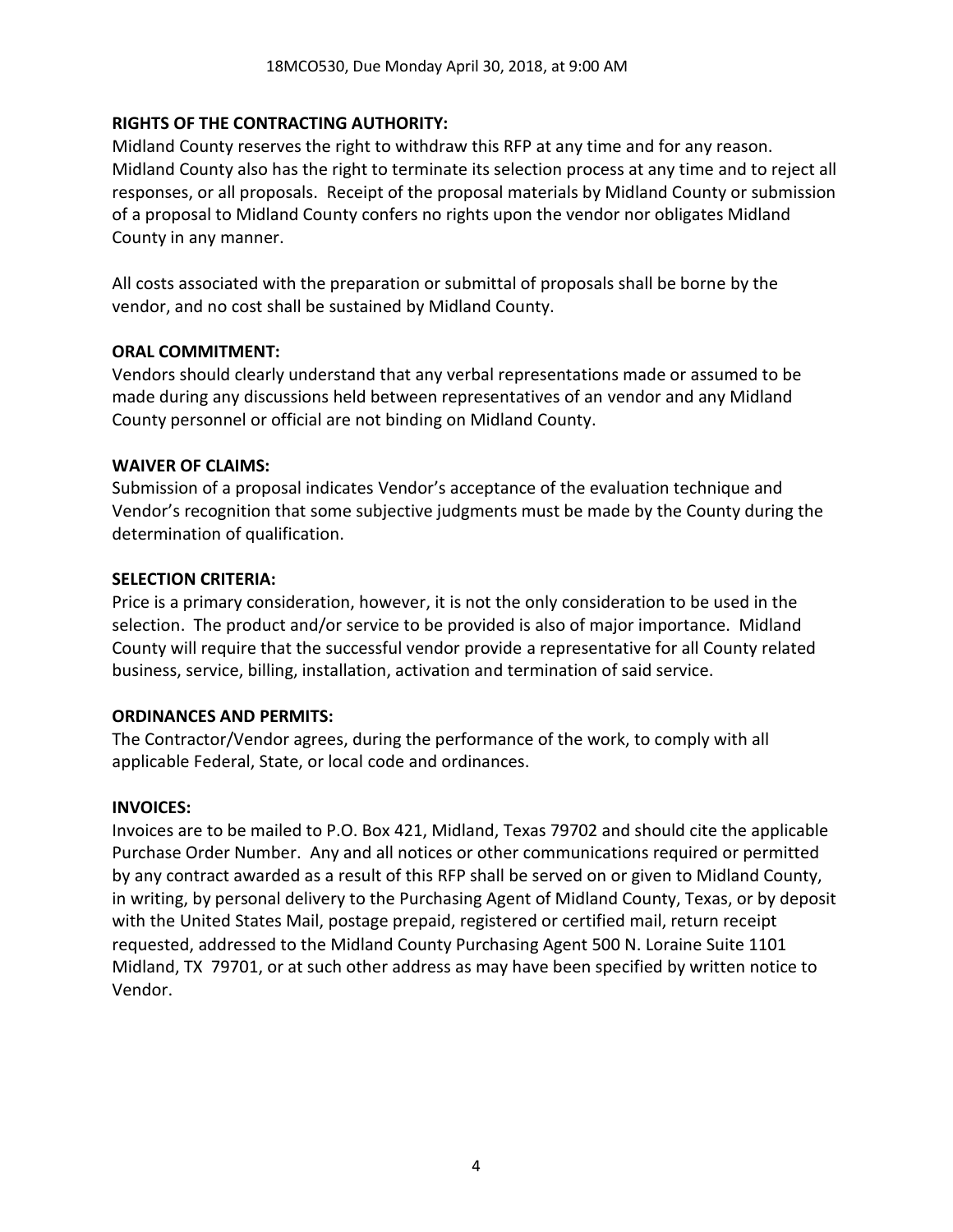#### **INSURANCE:**

The awarded Vendor will maintain such insurance as will protect the Vendor and the County from claims under the Workers' Compensation Acts, and any amendments thereof, and from any other claims for damages from personal injury, including death, which may arise from operations under this agreement, whether such operations be by themselves or by any sub-Contractor, or anyone directly or indirectly employed by either of them. Current Certificate of such insurance shall be furnished to Midland County and shall show all applicable coverage(s). Any subcontractor must adhere to the same requirements listed above and below (with the exception of the pollution liability).

### **Other insurance requirements are:**

-General Liability (including completed operations) with a \$1,000,000 per occurrence limit and \$2,000,000 general aggregate.

-Commercial Automobile Liability with a limit of no less than \$1,000,000. The coverage will also extend liability to hired and non-owned autos.

-Workers' Compensation with limit of \$1,000,000 for Employers Liability.

-We also require a minimum umbrella (or follow form excess policy covering over general liability, auto liability and workers compensation) of no less than \$2,000,000.

-Pollution liability coverage to for nay cleanup cost and damage to third parties in an amount of no less than \$1,000,000 per occurrence.

Midland County will require the selected Vendor to name Midland County as an additional for both the general liability and auto liability. A waiver of subrogation in favor of the County is required for the workers compensation. If the additional insured status or waiver of subrogation is not blanket, please send a copy of the actual endorsements prior to commencement of any work.

Midland County will require the selected Vendor to name Midland County as an additional insured and provide a waiver of subrogation prior to making a contract. All insurance must be placed through an insurance carrier licensed to operate in Texas and have an AM Best Rating greater than A-VI.

#### **INDEMNIFICATION:**

The Vendor shall defend, indemnify and save whole and harmless the County and all its officers, agents and employees from and against any and all demands, claims, suits, or causes of action of any character, name, kind or description brought for, or on account of, arising out of or in connection with the Vendor's performance or non-performance of any obligation of Vendor or any negligent act, misconduct or omission of the Vendor in the performance of its contractual obligations. The Vendor shall defend, indemnify, save, and hold harmless the County and its officers, agents, representatives and employees from and against any and all demands, claims, suits, or causes of action of any character, name, kind or description brought for, on account of, arising out of or in connection with Vendor's product or service.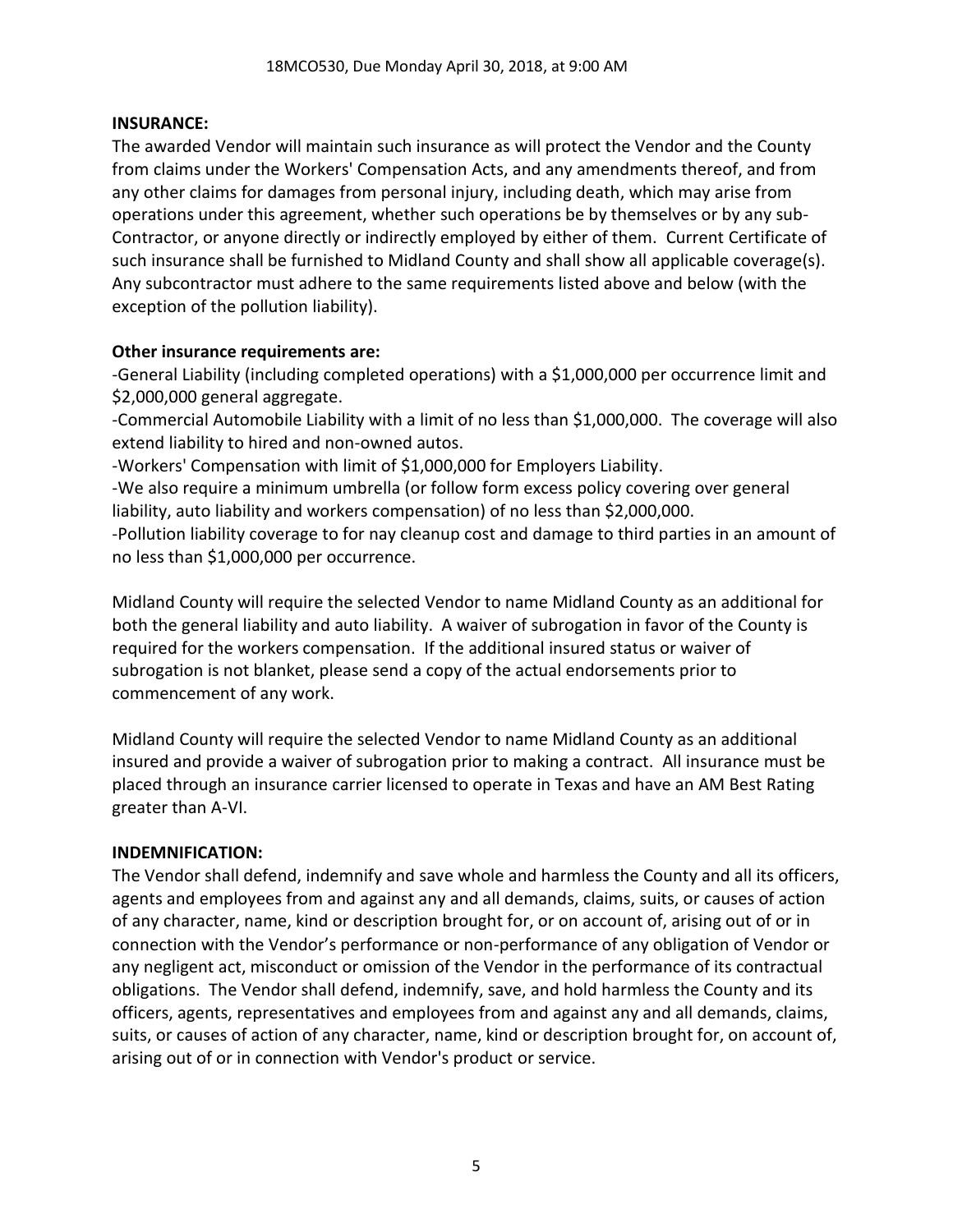### **STATUS OF INDEPENDENT CONTRACTOR:**

Vendor shall be considered an independent contractor, for all purposes. Vendor will not at any time, directly or indirectly, act as an agent, servant, representative or employee of the County. Vendor will not take any action which is intended to create any commitments, duties, liabilities or obligations on behalf of the County, without prior written consent of the County.

#### **PARTIAL INVALIDITY:**

In the event any one or more of the provisions contained in this RFP or any contract resulting therefore, for any reason, be held to be invalid, illegal or unenforceable in any respect, such invalidity, illegality or unenforceability shall not affect any other provision of this RFP or any contract resulting therefore and this RFP or the contract resulting therefore shall be construed as if such invalid, illegal or unenforceable provision had never been contained herein.

### **CONTRACT TERMINATION:**

Non-performance of the Vendor/Contractor in terms of specifications or noncompliance with terms of this contract shall be basis for termination of the contract by the County. Termination in whole or in part, by the County may be made at its option and without prejudice to any other remedy to which it may be entitled at law or in equity, or elsewhere under this contract, by giving (60) sixty days written notice to the Contractor/Vendor with the understanding that all work being performed under this contract shall cease upon the date specified in such notice. The County shall not pay for work, equipment, services or supplies which are unsatisfactory. Contractor/Vendor may be given reasonable opportunity prior to termination to correct any deficiency. This, however, shall in no way be construed as negating the basis for termination for non-performance. The right to terminate the notice thereof is controlled by these proposal specifications and is not subject to being altered by contract.

#### **LAW GOVERNING:**

The parties under contract shall be subject to all Federal laws and regulations, and all rules and regulations of the State of Texas. The laws of the State of Texas shall govern the interpretation and application of the contract; regardless of where any disagreement over its terms should arise or any case of action arise.

#### **REMEDIES:**

The successful vendor and Midland County agree that both parties have all rights, duties, and remedies available as stated in the Uniform Commercial Code.

#### **VENUE:**

It is hereby agreed that the contract will be made in Midland, Midland County, Texas, and any dispute arising as a result of it shall be governed by the laws of the State of Texas for the purpose of any law suit, and the parties agree that such lawsuit shall be brought in Midland County, Texas.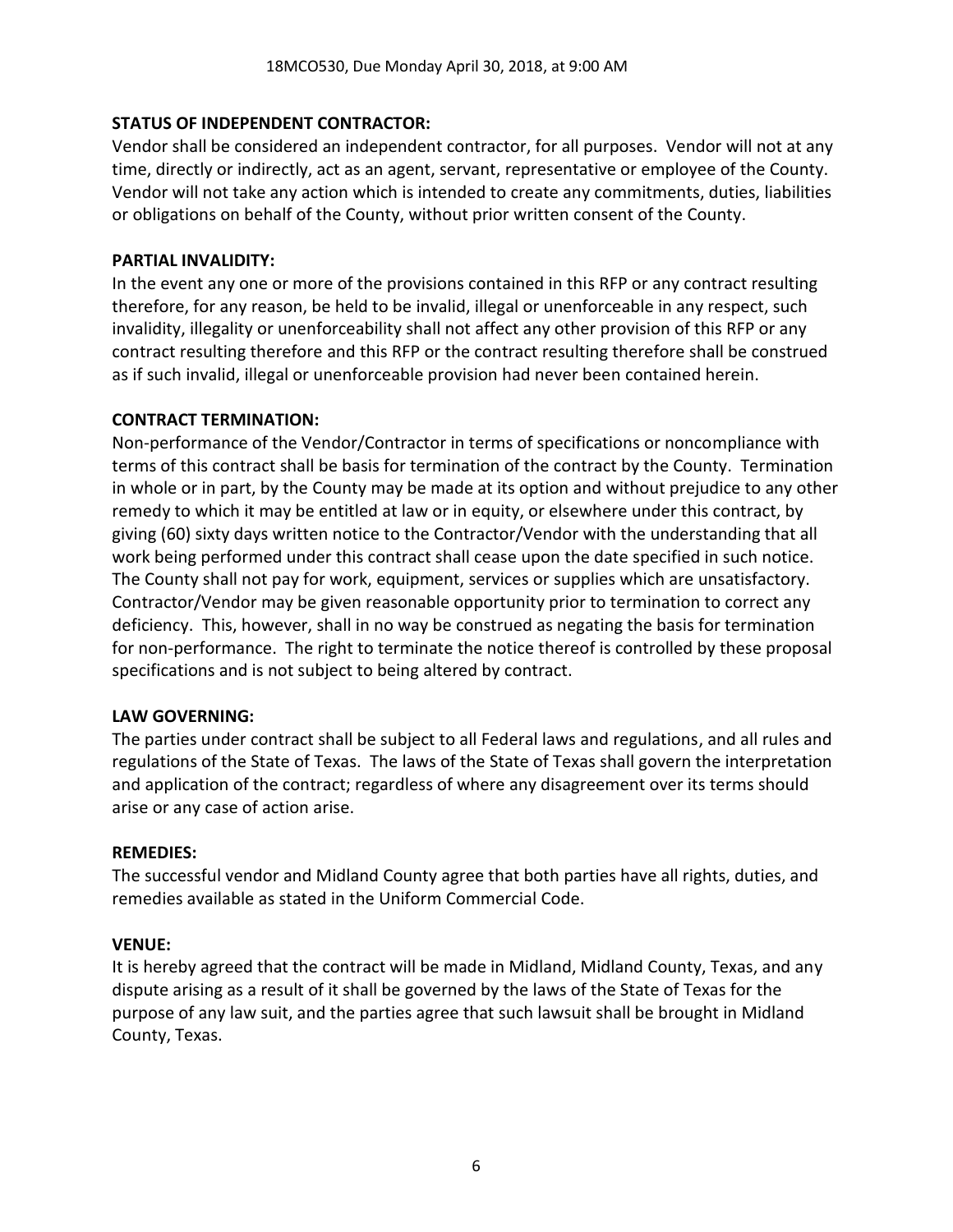#### **FUNDING CONTINGENCY:**

Any contract awarded pursuant to this RFP shall be contingent on sufficient funding and authority being made available in each fiscal period by the appropriate officials of Midland County. If sufficient funding or authority is not made available, the contract shall become null and void.

#### **ASSIGNMENT:**

The Contractor shall not sell, assign transfer or convey this contract in whole or in part, without the prior written consent of the County.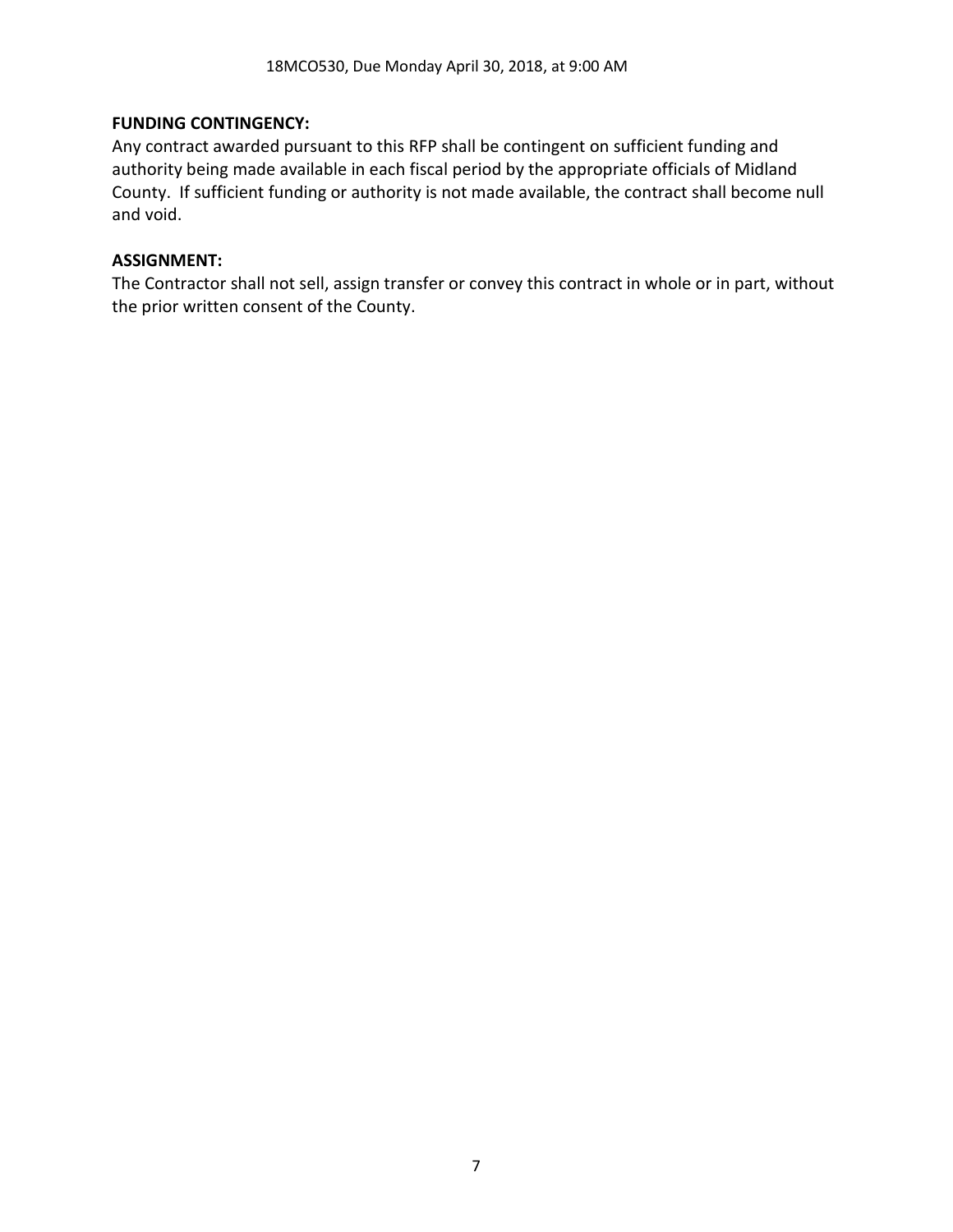### **REQUIRED FORM COMPANY AFFIDAVIT**

The affiant, The affiant, The affiant,  $\frac{1}{2}$  states with respect to this submission to County:

I (we) hereby certify that if the contract is awarded to our firm that no member or members of the governing body, elected official or officials, employee or employees of said County, or any person representing or purporting to represent the County, or any family member including spouse, parents, or children of said group, has received or has been promised, directly or indirectly, any financial benefit, by way of fee, commission, finder's fee or any other financial benefit on account of the act of awarding and/or executing a contract.

I hereby certify that I have full authority to bind the company and that I have personally reviewed the information contained in the RFP and this submission, and all attachments and appendices, and do hereby attest to the accuracy of all information contained in this submission, including all attachments and exhibits.

I acknowledge that any misrepresentation will result in immediate disqualification from any consideration in the submission process.

I further recognize that County reserves the right to make its award for any reason considered advantageous to the County. The company selected may be without respect to price or other factors.

| Type of business organization (corporation, LLC, partnership, proprietorship) |  |
|-------------------------------------------------------------------------------|--|
|                                                                               |  |
|                                                                               |  |
|                                                                               |  |

Notary Seal Below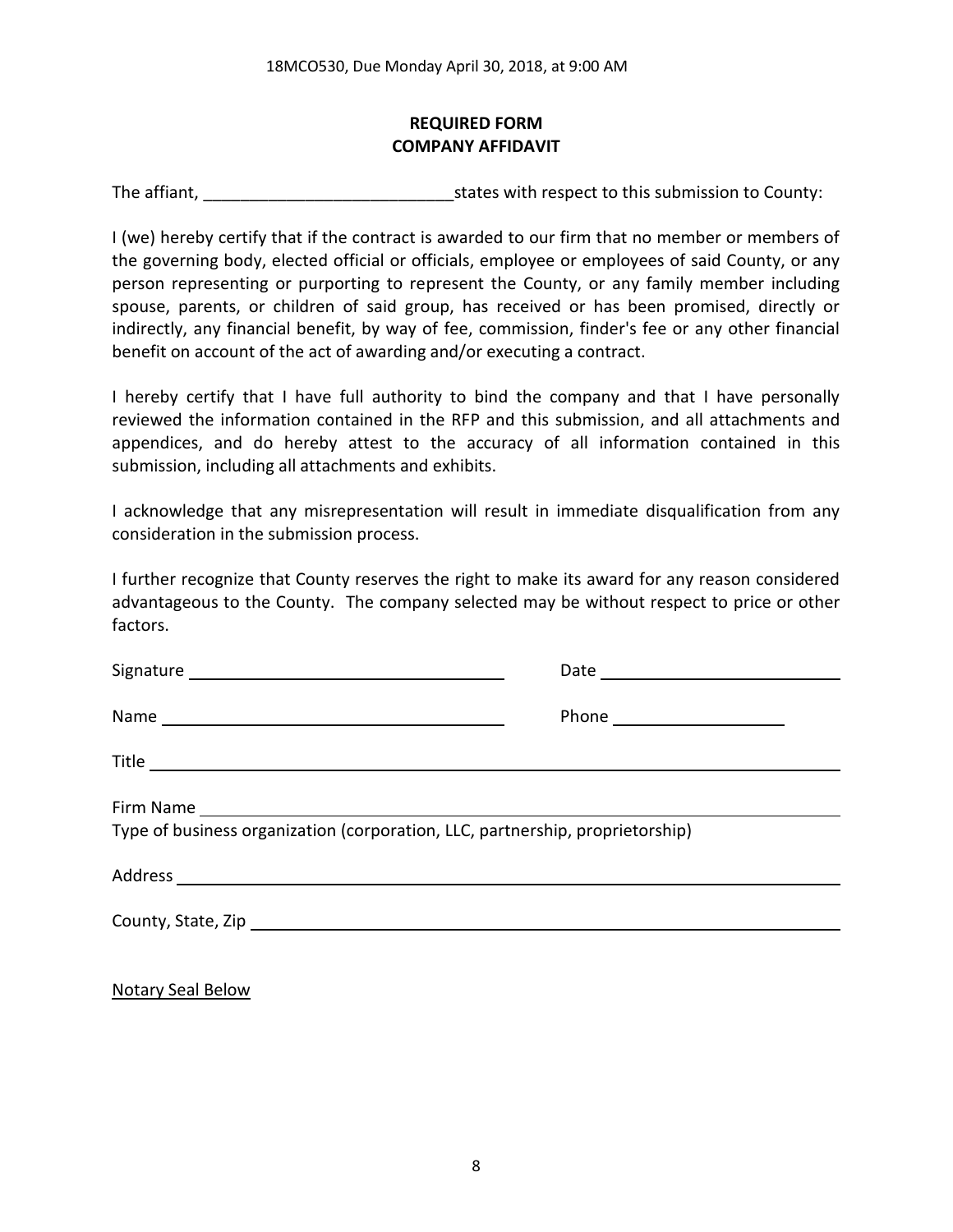### **SPECIFICATION**

#### **PURPOSE:**

Midland County is in need of paving, grading, and drainage improvements of South County Road 1210, West County Road 127, South County Road 1290 and West County Road 125.

### **SUBCONTRACTOR AND/OR SUPPLIER IDENTIFICATION:**

Should the Bidder subcontract any work, the Bidder shall indicate below the name of each subcontractor and/or supplier the bidder will use in the performance of the contract. The Bidder shall specify the work to be performed by the subcontractor or the materials to be provided by the supplier. Any changes in subcontractor and/or supplier listed below shall require prior approval by the Purchasing Office.

### **SPECIFICATIONS:**

- All work shall be performed according to TxDOT Standards and according to Dunaway & Associates geotechnical report, specifications, bid items, and drawings (SEE ATTACHMENT A through ATTACHMENT F).
- SCR 1210: From Midland City Limits (WCR 113) to WCR 140; Length (approx.) 2.9 miles.
- WCR 127: From FM 1788 to SCR 1276; Length (approx.) 2,400 feet.
- SCR 1290: From Highway 80 to WCR 128 Length (approx.) 2,400 feet.
- WCR 125: Abutting SCR 1290; Length (approx.) 300 feet.

## **ESTIMATED COMPLETION TIME:**

Please provide an estimate on number of days that the vendor will need to complete this job.

### **REFERENCES:**

Please provide at least 2 references for commercial projects, preferably any local/state government clients that the vendor has provided a similar type of road work as requested in this RFP.